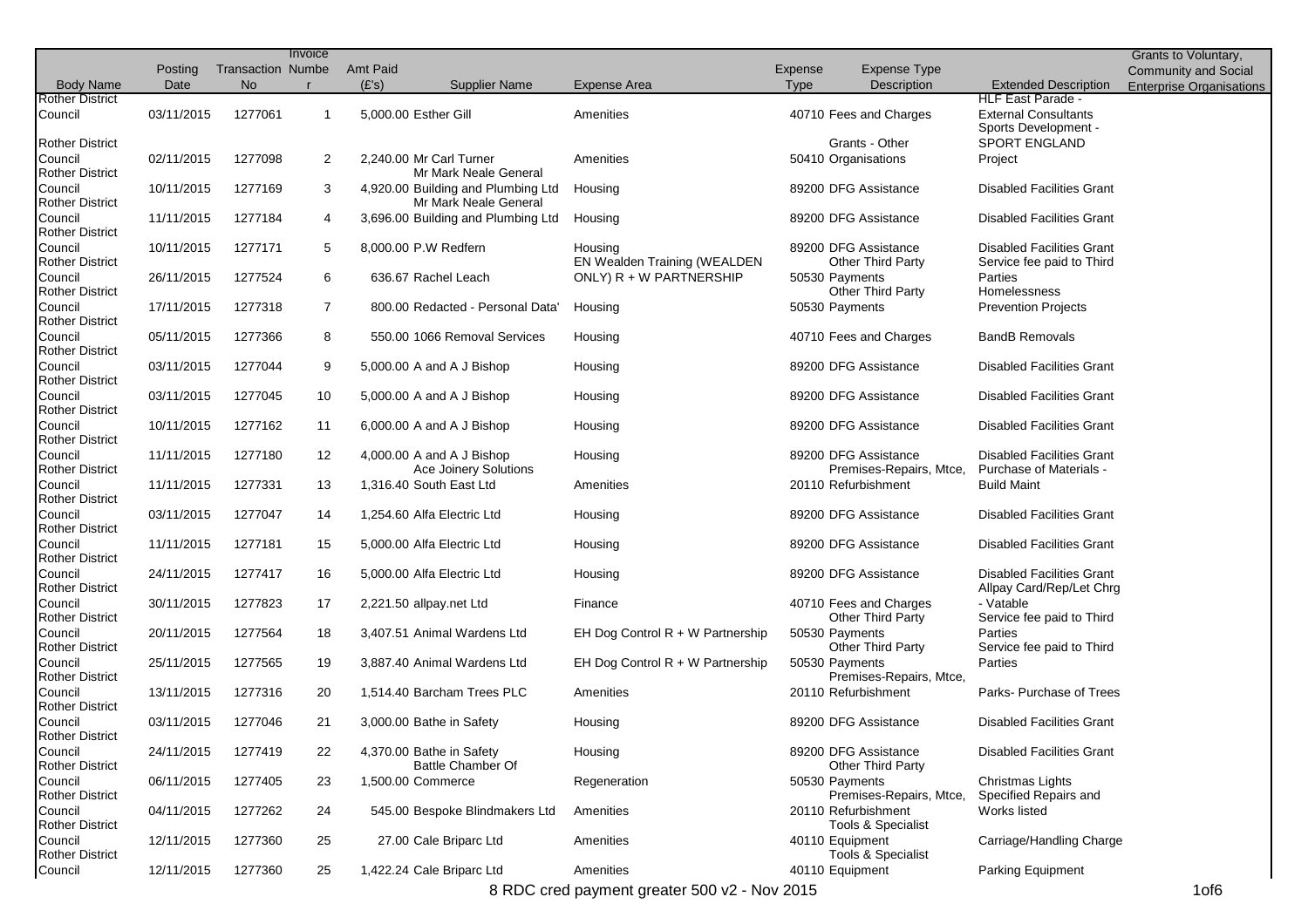|                                   |            |                          | <b>Invoice</b> |                                                                 |                     |             |                                                       |                                                  | Grants to Voluntary,            |
|-----------------------------------|------------|--------------------------|----------------|-----------------------------------------------------------------|---------------------|-------------|-------------------------------------------------------|--------------------------------------------------|---------------------------------|
|                                   | Posting    | <b>Transaction Numbe</b> |                | <b>Amt Paid</b>                                                 |                     | Expense     | Expense Type                                          |                                                  | <b>Community and Social</b>     |
| <b>Body Name</b>                  | Date       | N <sub>o</sub>           |                | (E's)<br>Supplier Name                                          | <b>Expense Area</b> | <b>Type</b> | Description                                           | <b>Extended Description</b>                      | <b>Enterprise Organisations</b> |
| <b>Rother District</b>            |            |                          |                |                                                                 |                     |             | <b>Specialist Stationery</b>                          |                                                  |                                 |
| Council<br><b>Rother District</b> | 17/11/2015 | 1277382                  | 26             | 1,188.11 Cale Briparc Ltd                                       | Amenities           |             | 40510 (NON PRINT ROOM)                                | <b>Car Park Tickets</b><br>Delivery and/or       |                                 |
| Council<br><b>Rother District</b> | 17/11/2015 | 1277382                  | 26             | 57.60 Cale Briparc Ltd<br><b>Capita Business Services</b>       | Amenities           |             | 40810 Postages                                        | Packaging of Equipm                              |                                 |
| Council<br><b>Rother District</b> | 06/11/2015 | 1277493                  | 27             | 1,933.28 Ltd<br><b>Capita Business Services</b>                 | Finance             |             | 40710 Fees and Charges                                | <b>Bank Charges</b><br>Software for Academy      |                                 |
| Council<br><b>Rother District</b> | 11/11/2015 | 1277529                  | 28             | 1.211.65 Ltd<br><b>Capita Business Services</b>                 | Finance             |             | 40710 Fees and Charges                                | System<br>Off-site resilience                    |                                 |
| Council<br><b>Rother District</b> | 20/11/2015 | 1277839                  | 29             | 3,390.12 Ltd                                                    | Finance             |             | 40710 Fees and Charges<br>Car Loans Suspense          | processing                                       |                                 |
| Council<br><b>Rother District</b> | 13/11/2015 | 1277222                  | 30             | 3.495.00 Central Car Sales of Bexhill Finance                   |                     |             | 96100 Account<br>Subscriptions to                     | Subscription to                                  |                                 |
| Council<br><b>Rother District</b> | 02/11/2015 | 1277332                  | 31             | 6,346.00 CIPFA Business Ltd                                     | Finance             |             | 40750 Organisations                                   | Organisations                                    |                                 |
| Council<br><b>Rother District</b> | 05/11/2015 | 11002694                 | 32             | -780.00 CIPFA Business Ltd                                      | Finance             |             | 10910 Training<br><b>Other Third Party</b>            | Training<br>Homelessness                         |                                 |
| Council<br><b>Rother District</b> | 17/11/2015 | 1277319                  | 33             | 1,800.00 Consider It Done<br>CountyClean Environmental          | Housing             |             | 50530 Payments                                        | <b>Prevention Projects</b><br>Sewage/Cesspool    |                                 |
| Council<br><b>Rother District</b> | 24/11/2015 | 1277660                  | 34             | 474.00 Services Ltd<br>CountyClean Environmental                | Amenities           |             | 40710 Fees and Charges                                | Emptying<br>Sewage/Cesspool                      |                                 |
| Council<br><b>Rother District</b> | 24/11/2015 | 1277660                  | 34             | 948.00 Services Ltd<br>CountyClean Environmental                | Amenities           |             | 40710 Fees and Charges                                | Emptying<br>Sewage/Cesspool                      |                                 |
| Council<br><b>Rother District</b> | 24/11/2015 | 1277660                  | 34             | 474.00 Services Ltd<br>CountyClean Environmental                | Amenities           |             | 40710 Fees and Charges                                | Emptying<br><b>Cesspool Emptying Pett</b>        |                                 |
| Council<br><b>Rother District</b> | 24/11/2015 | 1277661                  | 35             | 768.00 Services Ltd                                             | Amenities           |             | 20510 Premises-Sewerage<br><b>Additional Computer</b> | <b>Level Toilet</b>                              |                                 |
| Council<br><b>Rother District</b> | 19/11/2015 | 1277550                  | 36             | 645.67 Dell Corporation Ltd<br><b>Document Output Solutions</b> | Planning            |             | 41110 Equipment                                       | New PC/Computer<br>Software for Academy          |                                 |
| Council<br><b>Rother District</b> | 11/11/2015 | 1277309                  | 37             | 1,747.20 UK Ltd                                                 | Finance             |             | 40710 Fees and Charges                                | System                                           |                                 |
| Council<br><b>Rother District</b> | 10/11/2015 | 1277161                  | 38             | 1,200.00 Family Mosaic Housing                                  | Housing             |             | 89200 DFG Assistance                                  | <b>Disabled Facilities Grant</b>                 |                                 |
| Council<br><b>Rother District</b> | 10/11/2015 | 1277172                  | 39             | 960.00 Family Mosaic Housing                                    | Housing             |             | 89200 DFG Assistance                                  | <b>Disabled Facilities Grant</b>                 |                                 |
| Council<br><b>Rother District</b> | 11/11/2015 | 1277182                  | 40             | 600.00 Family Mosaic Housing                                    | Housing             |             | 89200 DFG Assistance                                  | <b>Disabled Facilities Grant</b>                 |                                 |
| Council<br><b>Rother District</b> | 17/11/2015 | 1277320                  | 41             | 1,200.00 Family Mosaic Housing                                  | Housing             |             | 89200 DFG Assistance                                  | <b>Disabled Facilities Grant</b>                 |                                 |
| Council<br><b>Rother District</b> | 18/11/2015 | 1277349                  | 42             | 606.37 Family Mosaic Housing                                    | Housing             |             | 89200 DFG Assistance                                  | <b>Disabled Facilities Grant</b>                 |                                 |
| Council<br><b>Rother District</b> | 30/11/2015 | 1277644                  | 43             | 4,324.00 Family Mosaic Housing<br>Fox and Sons (Sequence        | Housing             |             | 89200 DFG Assistance<br>Other Third Party             | <b>Disabled Facilities Grant</b><br>Homelessness |                                 |
| Council<br><b>Rother District</b> | 10/11/2015 | 1277163                  | 44             | 1,300.00 UK Ltd)                                                | Housing             |             | 50530 Payments                                        | <b>Prevention Projects</b><br>Management Fee to  |                                 |
| Council<br><b>Rother District</b> | 12/11/2015 | 1277386                  | 45             | 18,638.23 Freedom Leisure                                       | Amenities           |             | 50510 Private Contractors                             | Private Contracto<br>Management Fee to           |                                 |
| Council<br><b>Rother District</b> | 12/11/2015 | 1277386                  | 45             | 6,337.01 Freedom Leisure                                        | Amenities           |             | 50510 Private Contractors                             | Private Contracto<br>Management Fee to           |                                 |
| Council<br><b>Rother District</b> | 12/11/2015 | 1277386                  | 45             | 12,301.25 Freedom Leisure                                       | Amenities           |             | 50510 Private Contractors<br>Computer Licences (IT    | Private Contracto                                |                                 |
| Council                           | 20/11/2015 | 1277520                  | 46             | 3,315.26 Frontier Software Plc                                  | Technology          |             | 41140 TO BUY ONLY)                                    | Chris21 Payroll System                           |                                 |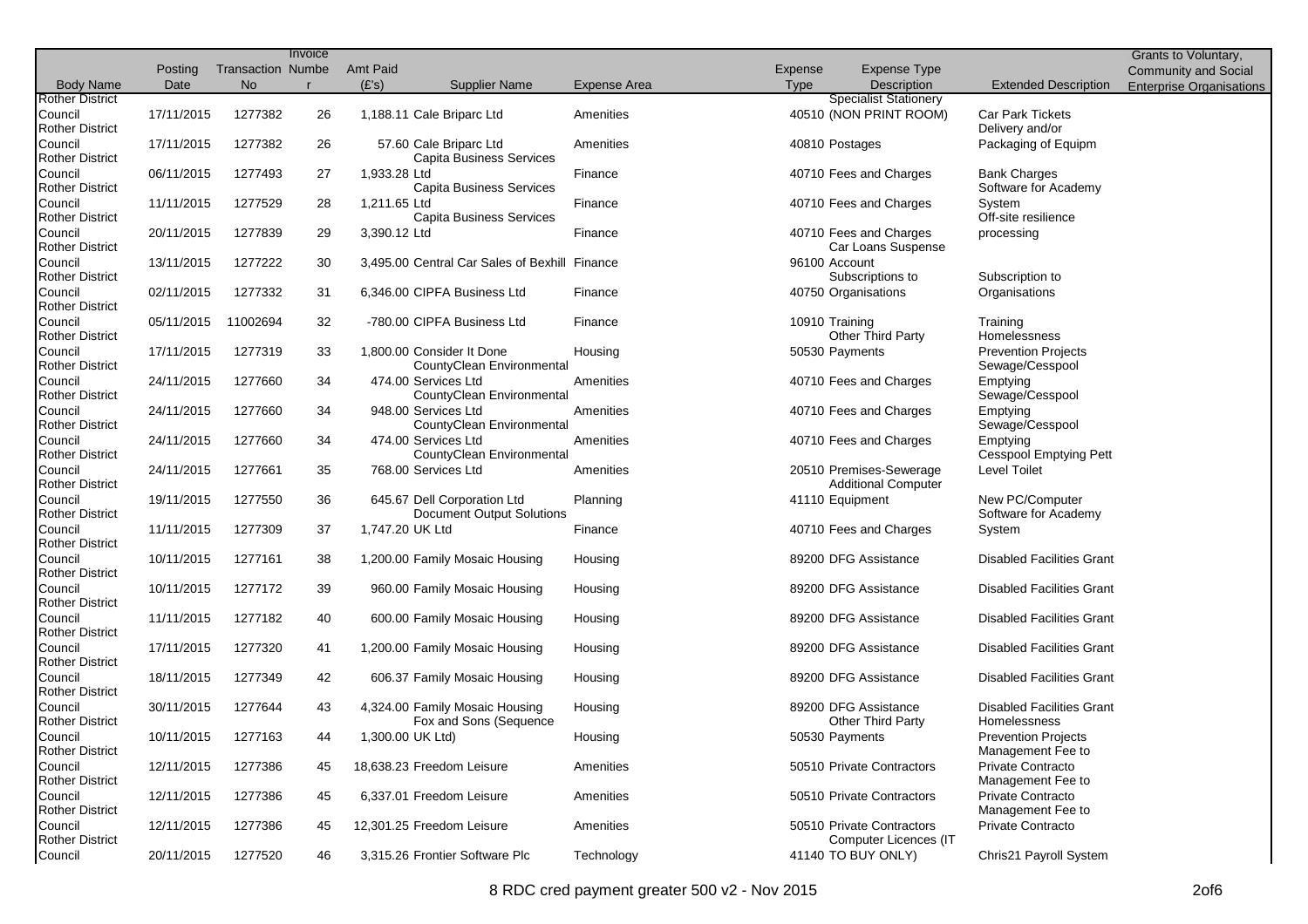|                                   |            |                          | Invoice |                                                                |                                                                 |              |                                                           |                                                                | Grants to Voluntary,            |
|-----------------------------------|------------|--------------------------|---------|----------------------------------------------------------------|-----------------------------------------------------------------|--------------|-----------------------------------------------------------|----------------------------------------------------------------|---------------------------------|
|                                   | Posting    | <b>Transaction Numbe</b> |         | <b>Amt Paid</b>                                                |                                                                 | Expense      | Expense Type                                              |                                                                | <b>Community and Social</b>     |
| <b>Body Name</b>                  | Date       | <b>No</b>                |         | (E's)<br><b>Supplier Name</b>                                  | Expense Area                                                    | <b>Type</b>  | <b>Description</b>                                        | <b>Extended Description</b>                                    | <b>Enterprise Organisations</b> |
| <b>Rother District</b>            |            |                          |         | Gilgen Doors Systems UK                                        |                                                                 |              | Premises-Repairs, Mtce,                                   |                                                                |                                 |
| Council<br><b>Rother District</b> | 09/11/2015 | 1277603                  | 47      | 507.60 Ltd<br>Hitachi Capital Vehicle                          | Amenities                                                       |              | 20110 Refurbishment                                       | <b>Access System Service</b><br><b>Contract Hire Car Lease</b> |                                 |
| Council<br><b>Rother District</b> | 02/11/2015 | 1277190                  | 48      | 4.745.99 Solutions Ltd                                         | Finance                                                         |              | 95270 Contract Hire Cars                                  | Costs                                                          |                                 |
| Council<br><b>Rother District</b> | 05/11/2015 | 1277312                  | 49      | 708.00 Inform CPI Ltd                                          | Finance                                                         |              | 40710 Fees and Charges<br><b>Tools &amp; Specialist</b>   | <b>RV Finder</b>                                               |                                 |
| Council<br><b>Rother District</b> | 23/11/2015 | 1277605                  | 50      | 580.80 J S Fire Protection Ltd                                 | Amenities                                                       |              | 40110 Equipment<br>Premises-Repairs, Mtce,                | Fire Extinguisher<br>Purchase of Materials -                   |                                 |
| Council<br><b>Rother District</b> | 16/11/2015 | 1277596                  | 51      | 1,504.80 Jewson Limited                                        | Amenities                                                       |              | 20110 Refurbishment                                       | <b>Build Maint</b><br><b>BT Smartnumber</b>                    |                                 |
| Council<br><b>Rother District</b> | 06/11/2015 | 1277731                  | 52      | 11,899.37 KCOM Group Plc                                       | Technology                                                      |              | 40910 Telephones<br><b>Photocopier Contracts</b>          | Charges                                                        |                                 |
| Council<br><b>Rother District</b> | 20/11/2015 | 1277634                  | 53      | 5,368.48 Kent County Council (KCS)                             | Technology                                                      |              | 41250 (PRINT ROOM ONLY)                                   |                                                                |                                 |
| Council<br><b>Rother District</b> | 27/11/2015 | 1277725                  | 54      | 17,430.00 KGK Creative<br>Kier Services -                      | Joint Waste Contract Client Unit                                |              | 42000 Partnership Projects                                | <b>CLIENT Joint Waste Cost</b>                                 |                                 |
| Council<br><b>Rother District</b> | 11/11/2015 | 1277254                  |         | 55 1.191.571.62 Environmental<br><b>Little Common Business</b> | Joint Waste Contract Client Unit                                |              | 50510 Private Contractors<br>Other Third Party            | <b>CORE Joint Waste Cost</b>                                   |                                 |
| Council<br><b>Rother District</b> | 17/11/2015 | 1277439                  | 56      | 500.00 Association                                             | Regeneration                                                    |              | 50530 Payments                                            | Christmas Lights                                               |                                 |
| Council<br><b>Rother District</b> | 10/11/2015 | 1277497                  | 57      | 534.39 Lloyds Bank<br><b>Local Government</b>                  | Finance                                                         |              | 40710 Fees and Charges                                    | <b>Bank Charges</b>                                            |                                 |
| Council<br><b>Rother District</b> | 19/11/2015 | 1277516                  | 58      | 2,099.81 Association<br>MC Glass (East Sussex)                 | Planning                                                        |              | 40710 Fees and Charges<br>Premises-Repairs, Mtce,         | <b>Consultants Fees</b><br>Specified Repairs and               |                                 |
| Council<br><b>Rother District</b> | 24/11/2015 | 1277679                  | 59      | 1,919.00 Ltd<br>Michael D Hall Building                        | <b>Corporate Resources</b>                                      |              | 20110 Refurbishment<br>Premises-Repairs, Mtce,            | Works listed<br>Specified Repairs and                          |                                 |
| Council<br><b>Rother District</b> | 10/11/2015 | 1277267                  | 60      | 1,314.00 Design Services Ltd                                   | Corporate Resources                                             |              | 20110 Refurbishment                                       | Works listed<br>Maintenance Contracts-                         |                                 |
| Council<br><b>Rother District</b> | 11/11/2015 | 1277628                  | 61      | 1,188.00 Morgana Systems Limited<br>Motavation Publishing and  | Technology                                                      |              | 50510 Private Contractors<br><b>Specialist Stationery</b> | Printing                                                       |                                 |
| Council<br><b>Rother District</b> | 25/11/2015 | 1277528                  | 62      | 1,484.40 Graphics Ltd<br>Motavation Publishing and             | Finance                                                         |              | 40510 (NON PRINT ROOM)<br><b>Specialist Stationery</b>    | Envelopes                                                      |                                 |
| Council<br><b>Rother District</b> | 25/11/2015 | 1277528                  | 62      | 1,484.40 Graphics Ltd<br>NewAuto Ltd T/A MOGO                  | Finance<br><b>EH Taxi and Private Hire Licenses</b>             |              | 40510 (NON PRINT ROOM)                                    | Envelopes                                                      |                                 |
| Council<br><b>Rother District</b> | 06/11/2015 | 1277231                  | 63      | 12.00 (UK)<br>NewAuto Ltd T/A MOGO                             | $R + W$ Partnership<br><b>EH Taxi and Private Hire Licenses</b> |              | 40710 Fees and Charges<br>Other Third Party               | Carriage of Supplies<br>EnvH-Taxi Licence                      |                                 |
| Council<br><b>Rother District</b> | 06/11/2015 | 1277231                  | 63      | 697.08 (UK)<br>Nutra Plumbing and                              | $R + W$ Partnership                                             |              | 50530 Payments                                            | Plates                                                         |                                 |
| Council<br><b>Rother District</b> | 10/11/2015 | 1277165                  | 64      | 4,739.00 Heating Ltd<br>Nutra Plumbing and                     | Housing                                                         |              | 89200 DFG Assistance                                      | <b>Disabled Facilities Grant</b>                               |                                 |
| Council<br><b>Rother District</b> | 10/11/2015 | 1277166                  | 65      | 3,233.00 Heating Ltd                                           | Housing                                                         |              | 89200 DFG Assistance<br>Computer Licences (IT             | <b>Disabled Facilities Grant</b><br>Advance Pay OCELLA         |                                 |
| Council<br><b>Rother District</b> | 01/11/2015 | 1277570                  | 66      | 13,308.00 Ocella Ltd                                           | Technology                                                      |              | 41140 TO BUY ONLY)<br><b>Community Projects</b>           | Maintenance<br><b>Community Grants</b>                         |                                 |
| Council<br><b>Rother District</b> | 02/11/2015 | 1277726                  | 67      | 2,700.00 Pett Parish Council<br><b>Pitney Bowes Finance</b>    | Finance                                                         | 89110 Grants |                                                           | Scheme                                                         | Yes                             |
| Council<br><b>Rother District</b> | 16/11/2015 | 1277473                  | 68      | 1.031.16 Limited<br><b>Pitney Bowes Purchase</b>               | <b>Corporate Resources</b>                                      |              | 40710 Fees and Charges                                    | franking machine costs<br>Town Hall Franking                   |                                 |
| Council<br><b>Rother District</b> | 06/11/2015 | 1277241                  | 69      | 8,080.00 Power                                                 | Finance                                                         |              | 99010 Stock Accounts<br>Photocopy Paper (PRINT            | Machine                                                        |                                 |
| Council                           | 02/11/2015 | 1277196                  | 70      | 361.39 Premier Paper Group Ltd                                 | Technology                                                      |              | 40530 ROOM ONLY)                                          | Colour Copy Paper SRA3                                         |                                 |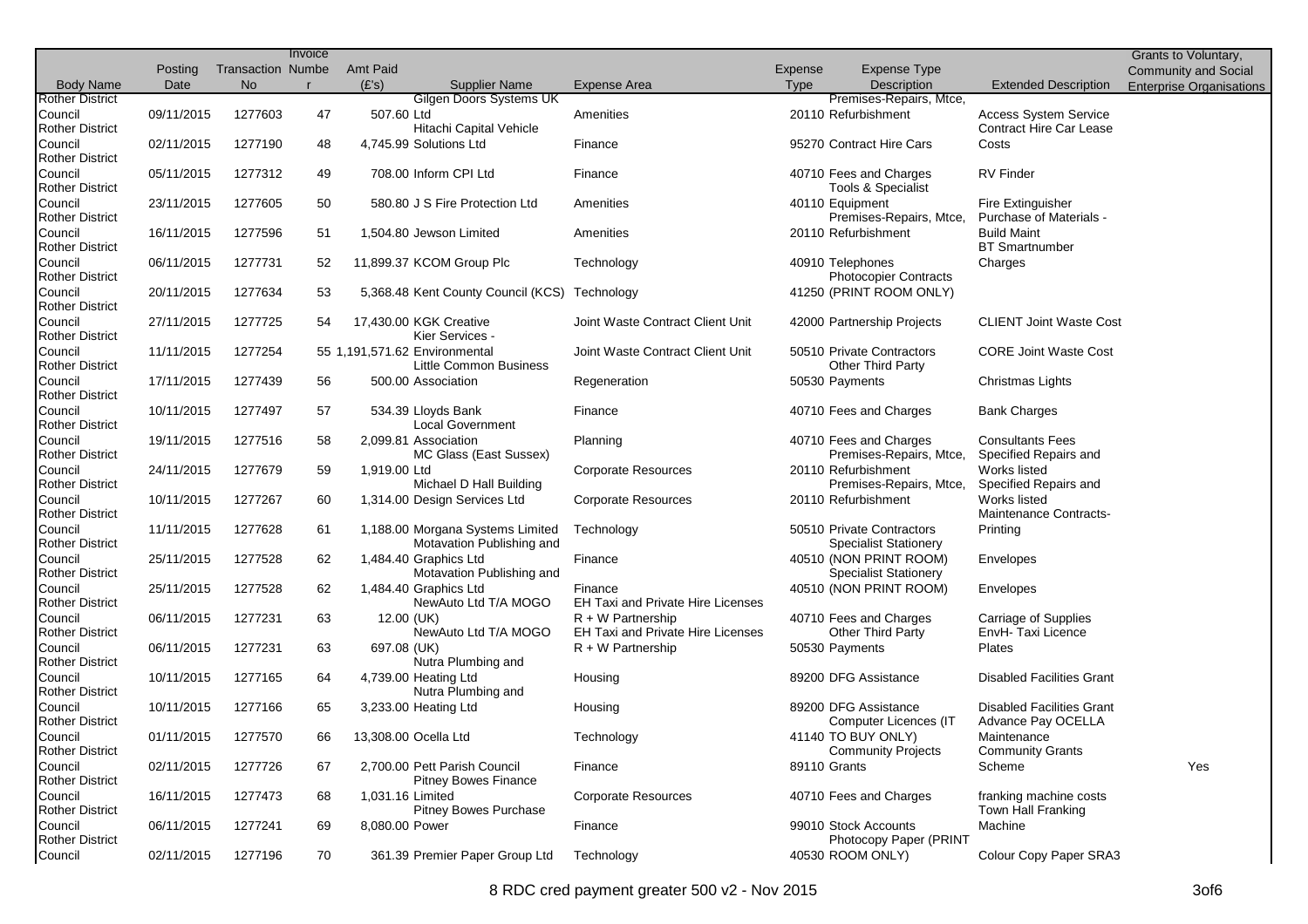| <b>Invoice</b><br>Grants to Voluntary, |            |                          |    |                                                      |                            |             |                                                   |                                             |                                 |
|----------------------------------------|------------|--------------------------|----|------------------------------------------------------|----------------------------|-------------|---------------------------------------------------|---------------------------------------------|---------------------------------|
|                                        | Posting    | <b>Transaction Numbe</b> |    | Amt Paid                                             |                            | Expense     | <b>Expense Type</b>                               |                                             | <b>Community and Social</b>     |
| <b>Body Name</b>                       | Date       | <b>No</b>                | r  | (E's)<br><b>Supplier Name</b>                        | <b>Expense Area</b>        | <b>Type</b> | <b>Description</b>                                | <b>Extended Description</b>                 | <b>Enterprise Organisations</b> |
| <b>Rother District</b><br>Council      | 02/11/2015 | 1277196                  | 70 | 689.64 Premier Paper Group Ltd                       | Technology                 |             | <b>Photocopy Paper (PRINT</b><br>40530 ROOM ONLY) | <b>Photocopy White A4</b><br>80GSM          |                                 |
| <b>Rother District</b>                 |            |                          |    |                                                      |                            |             | <b>Computer Consumables</b>                       | Motif A4 White Paper                        |                                 |
| Council<br><b>Rother District</b>      | 02/11/2015 | 1277196                  | 70 | 54.07 Premier Paper Group Ltd                        | Technology                 |             | 41130 (IT TO BUY ONLY)                            | (1000 Sheets)<br>IT Training/Conference     |                                 |
| Council<br><b>Rother District</b>      | 26/11/2015 | 1277567                  | 71 | 3,600.00 QA Limited                                  | Technology                 |             | 10910 Training                                    | Fees<br>Advertising in                      |                                 |
| Council                                | 30/11/2015 | 1277712                  | 72 | 600.00 Redactive Media Sales Ltd Human Resources     |                            |             | 40450 Advertising                                 | Newspapers/Magazine<br>Sports Development - |                                 |
| <b>Rother District</b>                 |            |                          |    |                                                      |                            |             | Grants - Other                                    | <b>SPORT ENGLAND</b>                        |                                 |
| Council                                | 23/11/2015 | 1277434                  | 73 | 3,030.00 Rother Voluntary Action                     | Amenities                  |             | 50410 Organisations                               | Project<br>Sports Development -             | Yes                             |
| <b>Rother District</b>                 |            |                          |    | Running Imp International                            |                            |             | Grants - Other                                    | <b>SPORT ENGLAND</b>                        |                                 |
| Council<br><b>Rother District</b>      | 27/11/2015 | 1277566                  | 74 | 796.14 Sports Ltd<br><b>Rye and District Street</b>  | Amenities                  |             | 50410 Organisations<br>Crime and Community        | Project<br><b>Crime Prevention</b>          |                                 |
| Council                                | 26/11/2015 | 1277747                  | 75 | 1,000.00 Pastors                                     | <b>Corporate Resources</b> |             | 42100 Initiatives                                 | Initiative<br>Advance Pay UPS               | Yes                             |
| <b>Rother District</b>                 |            |                          |    |                                                      |                            |             | <b>Computer Equip</b>                             | system maintenance and                      |                                 |
| Council<br><b>Rother District</b>      | 10/11/2015 | 1277503                  | 76 | 4,360.80 Socomec U.K. Ltd<br>Solutions Accommodation | Technology                 |             | 41100 Maintenance (IT ONLY)                       | repair<br><b>Bed and Breakfast</b>          |                                 |
| Council<br><b>Rother District</b>      | 02/11/2015 | 1277220                  | 77 | 504.00 Providers Ltd<br>Solutions Accommodation      | Housing                    |             | 40710 Fees and Charges                            | Accom - misc.<br><b>Bed and Breakfast</b>   |                                 |
| Council<br><b>Rother District</b>      | 02/11/2015 | 1277221                  | 78 | 588.00 Providers Ltd<br>Solutions Accommodation      | Housing                    |             | 40710 Fees and Charges                            | Accom - misc.<br><b>Bed and Breakfast</b>   |                                 |
| Council<br><b>Rother District</b>      | 02/11/2015 | 1277223                  | 79 | 588.00 Providers Ltd<br>Solutions Accommodation      | Housing                    |             | 40710 Fees and Charges                            | Accom - misc.<br><b>Bed and Breakfast</b>   |                                 |
| Council<br><b>Rother District</b>      | 09/11/2015 | 1277343                  | 80 | 588.00 Providers Ltd<br>Solutions Accommodation      | Housing                    |             | 40710 Fees and Charges                            | Accom - misc.<br><b>Bed and Breakfast</b>   |                                 |
| Council<br><b>Rother District</b>      | 09/11/2015 | 1277344                  | 81 | 588.00 Providers Ltd<br>Solutions Accommodation      | Housing                    |             | 40710 Fees and Charges                            | Accom - misc.<br><b>Bed and Breakfast</b>   |                                 |
| Council<br><b>Rother District</b>      | 09/11/2015 | 1277345                  | 82 | 504.00 Providers Ltd<br>Solutions Accommodation      | Housing                    |             | 40710 Fees and Charges                            | Accom - misc.<br><b>Bed and Breakfast</b>   |                                 |
| Council<br><b>Rother District</b>      | 16/11/2015 | 1277443                  | 83 | 504.00 Providers Ltd<br>Solutions Accommodation      | Housing                    |             | 40710 Fees and Charges                            | Accom - misc.<br><b>Bed and Breakfast</b>   |                                 |
| Council<br><b>Rother District</b>      | 16/11/2015 | 1277445                  | 84 | 588.00 Providers Ltd<br>Solutions Accommodation      | Housing                    |             | 40710 Fees and Charges                            | Accom - misc.<br><b>Bed and Breakfast</b>   |                                 |
| Council<br><b>Rother District</b>      | 23/11/2015 | 1277574                  | 85 | 588.00 Providers Ltd<br>Solutions Accommodation      | Housing                    |             | 40710 Fees and Charges                            | Accom - misc.<br><b>Bed and Breakfast</b>   |                                 |
| Council<br><b>Rother District</b>      | 23/11/2015 | 1277576                  | 86 | 504.00 Providers Ltd<br>Solutions Accommodation      | Housing                    |             | 40710 Fees and Charges                            | Accom - misc.<br><b>Bed and Breakfast</b>   |                                 |
| Council<br><b>Rother District</b>      | 30/11/2015 | 1277796                  | 87 | 588.00 Providers Ltd<br>Solutions Accommodation      | Housing                    |             | 40710 Fees and Charges                            | Accom - misc.<br><b>Bed and Breakfast</b>   |                                 |
| Council<br><b>Rother District</b>      | 30/11/2015 | 1277797                  | 88 | 504.00 Providers Ltd<br>Solutions Accommodation      | Housing                    |             | 40710 Fees and Charges                            | Accom - misc.<br><b>Bed and Breakfast</b>   |                                 |
| Council<br><b>Rother District</b>      | 30/11/2015 | 1277798                  | 89 | 588.00 Providers Ltd                                 | Housing                    |             | 40710 Fees and Charges<br>Premises-Repairs, Mtce, | Accom - misc.<br>Repairs - Plumbing         |                                 |
| Council<br><b>Rother District</b>      | 26/11/2015 | 1277682                  | 90 | 690.00 South East Water Ltd                          | Amenities                  |             | 20110 Refurbishment                               | Works                                       |                                 |
| Council<br><b>Rother District</b>      | 02/11/2015 | 1277117                  | 91 | 2,198.03 Southern Water                              | <b>Corporate Resources</b> |             | 20510 Premises-Sewerage                           | Sewage Charges                              |                                 |
| Council<br><b>Rother District</b>      | 04/11/2015 | 1277291                  | 92 | 862.79 Southern Water                                | Amenities                  |             | 20510 Premises-Sewerage                           | Sewage Charges                              |                                 |
| Council                                | 04/11/2015 | 1277293                  | 93 | 612.28 Southern Water                                | Amenities                  |             | 20510 Premises-Sewerage                           | Sewage Charges                              |                                 |

8 RDC cred payment greater 500 v2 - Nov 2015 406 and the state of the state of the state of the 4of6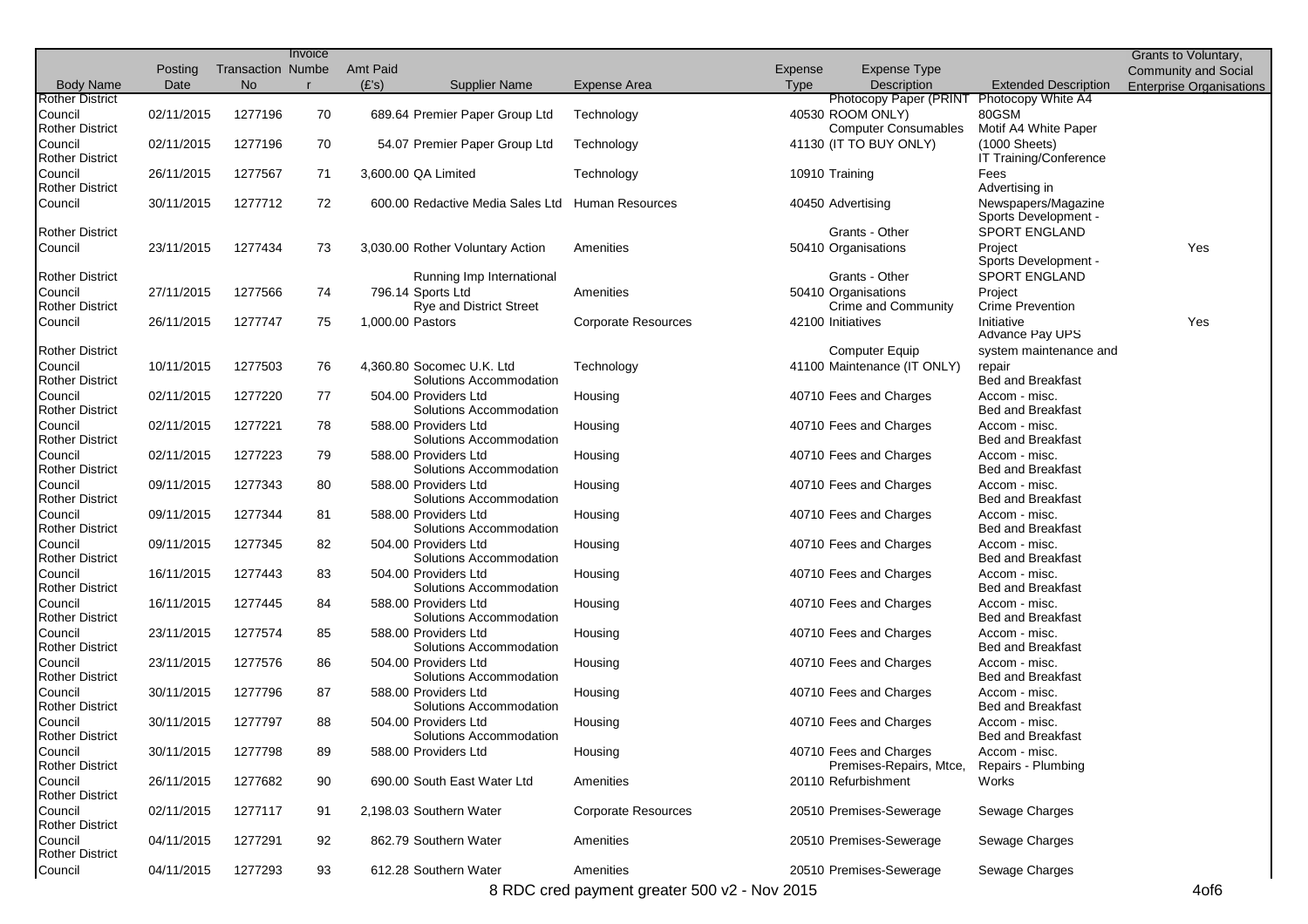|                                   |            |                          | Invoice |                                                                  |                             |                   |                                                        |                                                       | Grants to Voluntary,            |
|-----------------------------------|------------|--------------------------|---------|------------------------------------------------------------------|-----------------------------|-------------------|--------------------------------------------------------|-------------------------------------------------------|---------------------------------|
|                                   | Posting    | <b>Transaction Numbe</b> |         | <b>Amt Paid</b>                                                  |                             | Expense           | <b>Expense Type</b>                                    |                                                       | <b>Community and Social</b>     |
| <b>Body Name</b>                  | Date       | <b>No</b>                |         | (E's)<br><b>Supplier Name</b>                                    | Expense Area                | <b>Type</b>       | Description                                            | <b>Extended Description</b>                           | <b>Enterprise Organisations</b> |
| <b>Rother District</b>            |            |                          |         |                                                                  |                             |                   |                                                        |                                                       |                                 |
| Council<br><b>Rother District</b> | 04/11/2015 | 1277388                  | 94      | 750.82 Southern Water                                            | Amenities                   |                   | 20510 Premises-Sewerage                                | Sewage Charges                                        |                                 |
| Council<br><b>Rother District</b> | 20/11/2015 | 1277561                  | 95      | 1,551.30 Southern Water                                          | Amenities                   |                   | 20410 Premises-Water                                   | <b>Water Charges</b>                                  |                                 |
| Council<br><b>Rother District</b> | 20/11/2015 | 1277561                  | 95      | 2,716.02 Southern Water<br>Specialist Hygiene Services           | Amenities                   |                   | 20510 Premises-Sewerage<br>Premises-Cleaning           | Sewage Charges<br><b>Public Conveniences</b>          |                                 |
| Council<br><b>Rother District</b> | 01/11/2015 | 1277282                  | 96      | 17,978.72 Ltd                                                    | Amenities                   | 20810 Contractor  | <b>Community Projects</b>                              | <b>Cleaning Servic</b><br><b>Community Grants</b>     |                                 |
| Council<br><b>Rother District</b> | 03/11/2015 | 1277206                  | 97      | 12,000.00 Staplecross MCP School                                 | Finance                     | 89110 Grants      | <b>Crime and Community</b>                             | Scheme                                                | Yes                             |
| Council                           | 20/11/2015 | 1277430                  | 98      | 3,179.04 Sure24 Limited                                          | <b>Corporate Resources</b>  | 42100 Initiatives |                                                        | <b>Community Safety-</b><br><b>Security Equipment</b> |                                 |
| <b>Rother District</b><br>Council | 25/11/2015 | 1277641                  | 99      | 3,179.04 Sure24 Limited                                          | <b>Corporate Resources</b>  | 42100 Initiatives | <b>Crime and Community</b>                             | <b>Community Safety-</b><br><b>Security Equipment</b> |                                 |
| <b>Rother District</b>            |            |                          |         |                                                                  |                             |                   | Crime and Community                                    | <b>Community Safety-</b>                              |                                 |
| Council<br><b>Rother District</b> | 25/11/2015 | 1277642                  | 100     | 1,608.00 Sure24 Limited<br>The Groundwork South                  | Corporate Resources         | 42100 Initiatives |                                                        | <b>Security Equipment</b>                             |                                 |
| Council<br><b>Rother District</b> | 20/11/2015 | 1277500                  | 101     | 1,252.20 Trust Ltd<br>The Groundwork South                       | Planning                    |                   | 40710 Fees and Charges                                 | <b>Consultants Fees</b>                               |                                 |
| Council                           | 20/11/2015 | 11002702                 | 102     | -1,236.00 Trust Ltd<br>The Kent, Surrey and                      | Planning                    |                   | 40710 Fees and Charges                                 | <b>Consultants Fees</b>                               |                                 |
| <b>Rother District</b>            |            |                          |         | <b>Sussex Community</b>                                          |                             |                   | Crime and Community                                    | Hastings/ Rother Prolific                             |                                 |
| Council<br><b>Rother District</b> | 18/11/2015 | 1277432                  | 103     | 1,200.00 Rehabilitation Company Ltd Corporate Resources          |                             | 42100 Initiatives | <b>Specialist Stationery</b>                           | Offender                                              |                                 |
| Council<br><b>Rother District</b> | 11/11/2015 | 1277543                  | 104     | 920.17 The Roman Group                                           | Planning                    |                   | 40510 (NON PRINT ROOM)<br><b>Specialist Stationery</b> | <b>Office Stationery</b>                              |                                 |
| Council<br><b>Rother District</b> | 20/11/2015 | 1277552                  | 105     | 1,673.62 The Roman Group                                         | Planning                    |                   | 40510 (NON PRINT ROOM)<br><b>Specialist Stationery</b> | <b>Office Stationery</b>                              |                                 |
| Council<br><b>Rother District</b> | 20/11/2015 | 11002705                 | 106     | -920.17 The Roman Group                                          | Planning                    |                   | 40510 (NON PRINT ROOM)<br>Tools & Specialist           | <b>Office Stationery</b>                              |                                 |
| Council<br><b>Rother District</b> | 12/11/2015 | 1277541                  | 107     | 763.18 Wybone Ltd                                                | Amenities                   | 40110 Equipment   | <b>Photocopier Contracts</b>                           | Supply of Litter Bins                                 |                                 |
| Council<br><b>Rother District</b> | 01/11/2015 | 1277202                  | 108     | 9,454.42 Xerox (UK) Ltd<br><b>Xylem Water Solutions UK</b>       | Technology                  |                   | 41250 (PRINT ROOM ONLY)<br>Premises-Repairs, Mtce,     |                                                       |                                 |
| Council<br><b>Rother District</b> | 27/11/2015 | 1277631                  | 109     | 4,151.47 Ltd                                                     | Amenities                   |                   | 20110 Refurbishment                                    | Parks-Drainage Works                                  |                                 |
| Council<br><b>Rother District</b> | 18/11/2015 | 1277391                  | 110     | 2,388.00 Yellowday Training Ltd<br><b>Zephyr Racing Pennants</b> | Human Resources             | 10910 Training    | <b>Tools &amp; Specialist</b>                          | Training<br>No Bathing                                |                                 |
| Council<br><b>Rother District</b> | 17/11/2015 | 1277407                  | 111     | 460.80 Ltd<br>Zephyr Racing Pennants                             | Amenities                   | 40110 Equipment   | <b>Tools &amp; Specialist</b>                          | Flags/Flagpoles<br>No Bathing                         |                                 |
| Council<br><b>Rother District</b> | 17/11/2015 | 1277407                  | 111     | 460.80 Ltd                                                       | Amenities                   | 40110 Equipment   | Premises-Repairs, Mtce,                                | Flags/Flagpoles                                       |                                 |
| Council<br><b>Rother District</b> | 12/11/2015 | 1277416                  | 112     | 897.52 Booker and Best Ltd                                       | Amenities                   |                   | 20110 Refurbishment<br>Premises-Repairs, Mtce,         | <b>Heating Maintenance</b>                            |                                 |
| Council<br><b>Rother District</b> | 06/11/2015 | 1277188                  | 113     | 7,488.00 Colin A May<br>South Downs National Park                | Amenities                   |                   | 20110 Refurbishment                                    | Parks-Benches                                         |                                 |
| Council<br><b>Rother District</b> | 11/11/2015 | 1277397                  | 114     | 2,944.20 Authority                                               | Planning                    |                   | 40710 Fees and Charges                                 | <b>Consultants Fees</b><br>Response Service - Royal   |                                 |
| Council<br><b>Rother District</b> | 09/11/2015 | 1277317                  | 115     | 1,138.33 Royal Mail Group Ltd<br><b>East Sussex County</b>       | <b>Corporate Resources</b>  | 40810 Postages    |                                                        | Mail Chg                                              |                                 |
| Council<br><b>Rother District</b> | 11/11/2015 | 1277399                  | 116     | 17,808.00 Council<br><b>East Sussex County</b>                   | Planning                    | 50210 Other L.As  |                                                        | Fee Payments to ESCC<br>Communications - Officer      |                                 |
| Council                           | 18/11/2015 | 1277773                  | 117     | 4,200.00 Council                                                 | Policy and Performance Unit |                   | 40710 Fees and Charges                                 | costs                                                 |                                 |

8 RDC cred payment greater 500 v2 - Nov 2015 500 million control to the state of the state of the state of the state of the state of the state of the state of the state of the state of the state of the state of the state o